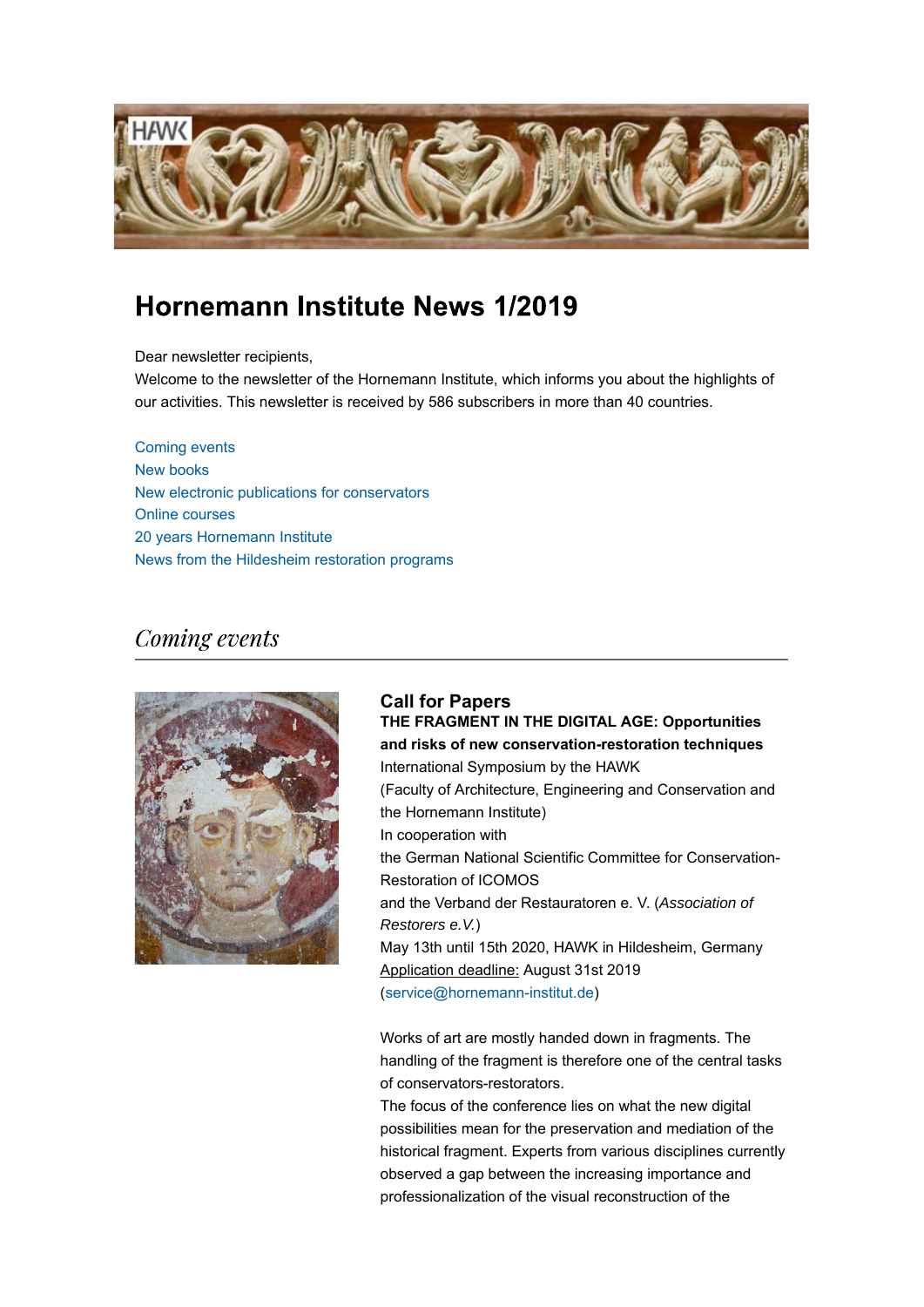historical and the theoretical foundation. After an introduction to the history of the fragment and its restoration/presentation, lectures will follow on the theoretical foundations of the conservation/restoration of fragments, also taking into account international documents and charters (e.g. the charters of London and Seville). Based on current projects, the effects of digitalization on the fragmentarily preserved work of art and its mediation will then be discussed in concrete terms. The aim is to produce a practice-oriented paper on how to deal with the fragment in the restoration sciences.

We therefore ask for one-page abstracts, at most, for lectures and posters from the different fields of conservationrestoration in the exhibitions and the historical monument preservation:



- Basic contributions on the opportunities and risks of the new techniques in conservation-restoration, with a critical evaluation of the latest developments and with suggestions on current guidelines for theory and practice.

- Current case studies on interdisciplinary cooperation between conservation-restoration experts and specialists in new media, also with regard to the mediation and presentation of fragments.

- Research projects that seek to demonstrate the scientific validity of digital models, i.e. the degree to which a digital reconstruction of a fragment is based on scientifically reliable sources.

For further information see here.



#### **Three-day practical workshop on Byzantine mural painting** (in Englisch)

Date: August 1st to 3rd 2019 Place: HAWK in Hildesheim

After an introduction to the Byzantine painting in Romania (northern Moldavia and Transylvania) and its conservation / restoration, such a painting is created: This includes the preparation of the walls / plates and the Intonaco, making the drawings in scale 1: 1, the preparation of the pigments, transferring the drawing to the fresh plaster and, of course, painting itself.

Lecturers: Conservator Dr. Adrian Rauca (supported by Dipl.-Rest. Anneli Ellesat-Brümmer M.A., head of the workshop conservation / restoration of mural paintings / architectural surfaces at the HAWK)

If you are interested, please contact us.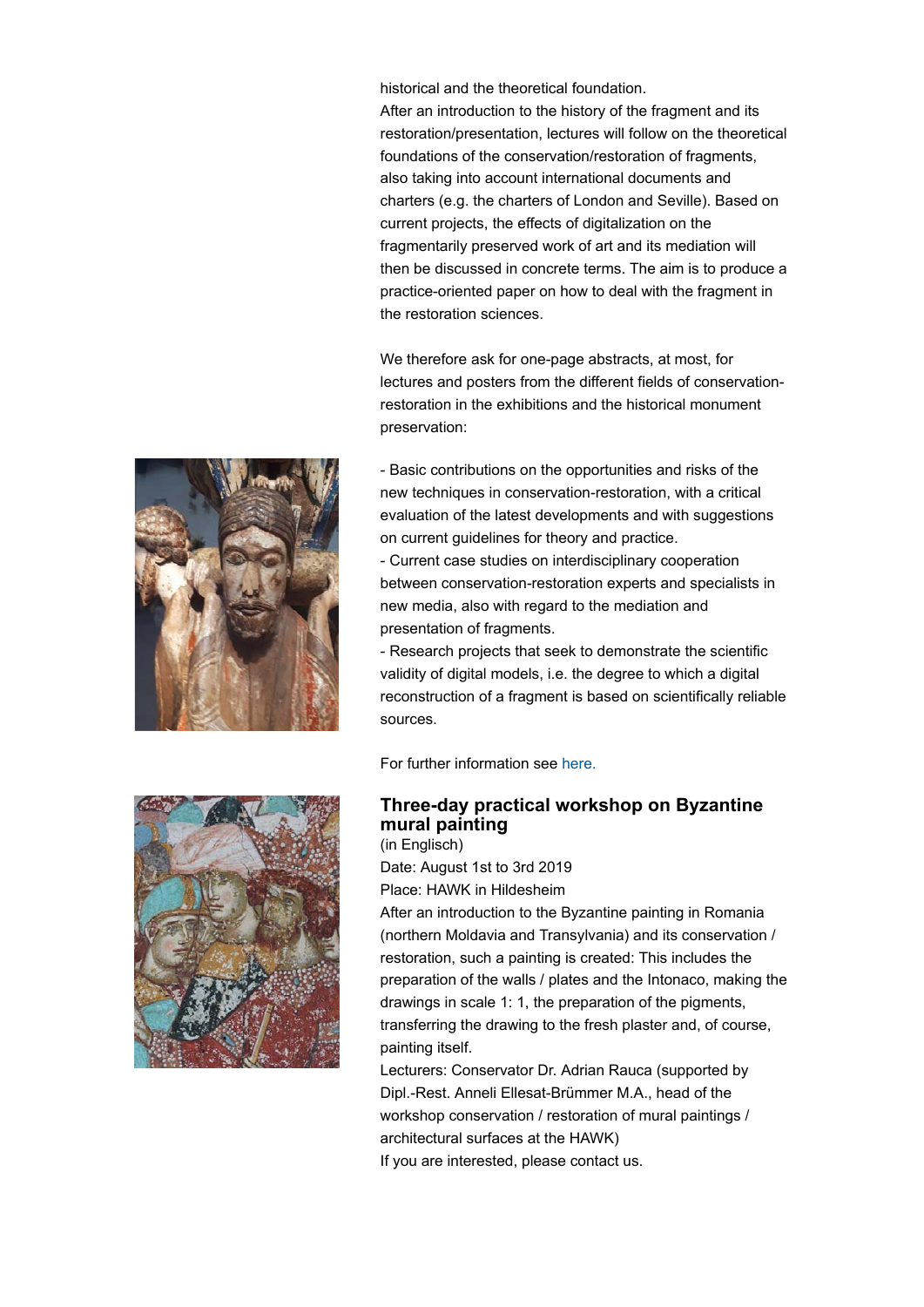



## **Conference Papers of the Sgraffito Conference**

The conference papers of the international Sgraffito conference held from 2 to 4 November 2017 at the HAWK in Hildesheim has been published recently as postprints. The conference focused on the material, technical and thematic change of these special plaster decorations from the Middle Ages to the late 20th century. Further information can be found here.

You will be able to order the book from the Michael Imhof Verlag.

### **Publication preview: Autumn 2019:**

**Conference Papers of the Interdisciplinary Conference. Church Climate - Preventive conservation of the interior furnishings, 16–18 January 2019, HAWK in Hildesheim** The conference focused on the climate in churches, with a particular focus on the potential for damage to interior furnishings such as altarpieces, sculptures, paintings and organs.

Through the keynote papers the readers will be able to find out more about the current state of knowledge from various fields of expertise and, in addition, gain a broader awareness of the problem of building physics, construction, and restoration-related monument preservation challenges. "Best practice" case studies and ongoing research projects will show the variety of technical and preventive conservation options which consider the different conditions of each site. All papers will be in German.

A first rewiev has been published in German by Angela Weyer: Zur Behebung der Klimaprobleme in Kirchen. Die Ausstattung im Fokus.

doi:10.5165/hawk-hhg/403

New electronic publications for conservators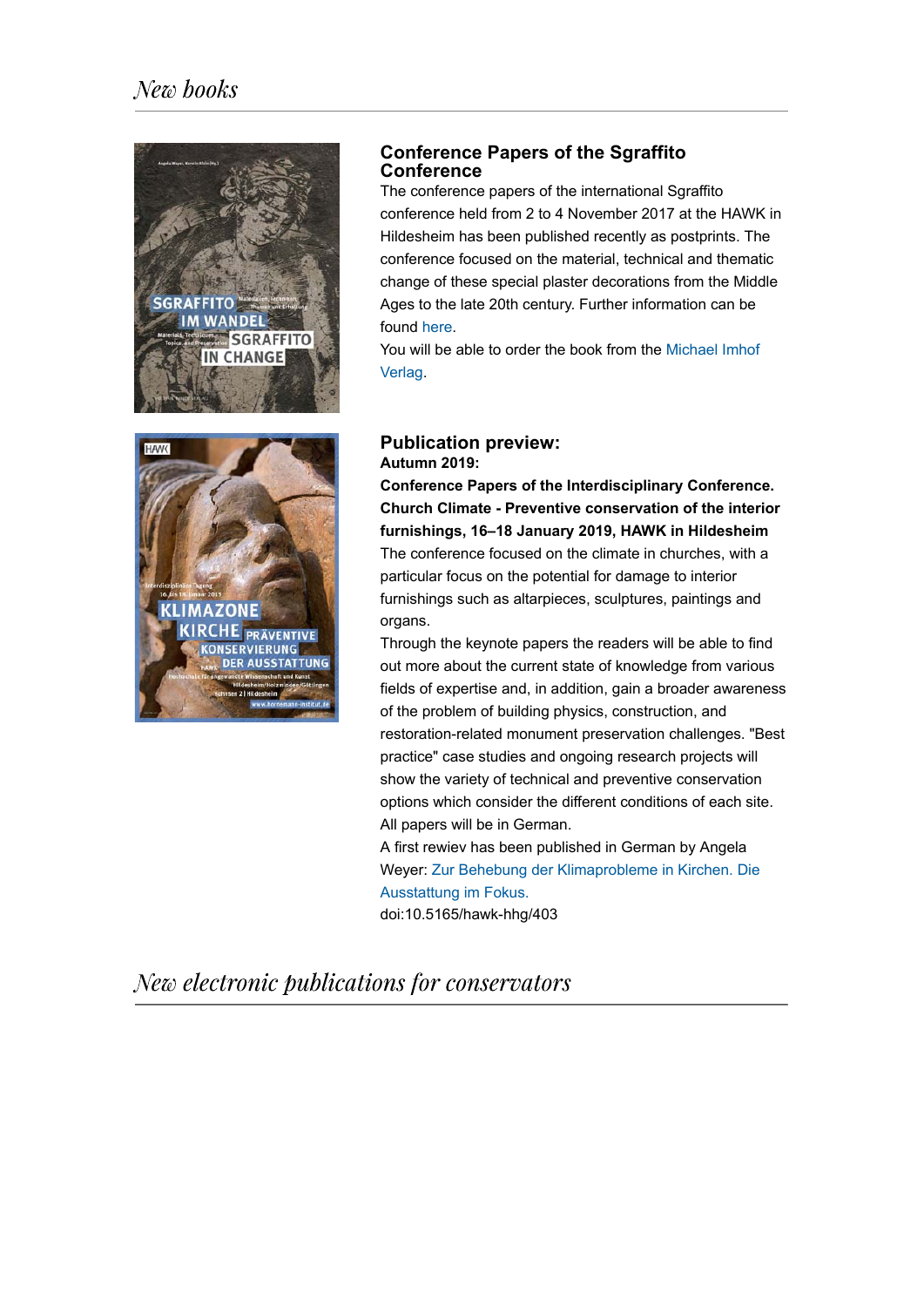

## **EwaGlos - Russian and Persian translations are online**

The European Illustrated Glossary of Conservation Terms for Wall Paintings and Architectural Surfaces (the so-called EwaGlos) is now available in 15 languages. The Russian translation of the English Terms of 2nd revised digital edition was developed under the direction of

**Professor Dr. Yulia Griber**, Smolensk State University, Russia. With a grant of the German Academic Exchange Service Yulia Griber will come to the Hornemann Institut for a research project called **"Russian Conservation History as a Part of the Cultural History of Europe: Terms for Wall Paintings and Architectural Surfaces in Cross-Cultural Understanding".**

The Persian translation of the English Terms of 2nd revised digital edition (June 2017) was prepared by **Asst. Prof. Dr. Mehdi Razani** and **Fatemeh Sehati** (M.Sc. in Archaeometry), Tabriz Islamic Art University, Faculty of Applied Arts, Department of Conservation and Restoration of Cultural Property, Iran.

For anyone who is interested in translating EwaGlos (as voluntary work) and publishing it on our website, we have prepared a simple template for this purpose. Translators will be able to provide their own foreword and a list of the contributors.



#### **Saltwiki**

Your feedback is important to us! In order to better tailor SalzWiki to your needs, we have a short survey. Thank you for your support.

## **Full text publications of research papers**

#### **University Papers**

Doctoral Thesis

Karolina Soppa:

Die Klebung von Malschicht und textilem Bildträger. Untersuchung des Eindringverhaltens von Gelatinen sowie Störleim und Methylcellulose bei der Klebung von loser Malschicht auf isolierter und unisolierter Leinwand mittels vorhergehender Fluoreszenzmarkierung – Terminologie, Grundlagenanalyse und Optimierungsansätze (Re-adhesion of flaking paint and textile support)

Besides the properties of adhesives, the precise placement of the respective adhesive is enormously important for a successive re-adhesion of loose paint flakes on canvas. This thesis discusses systematic trials of proteinaceous glues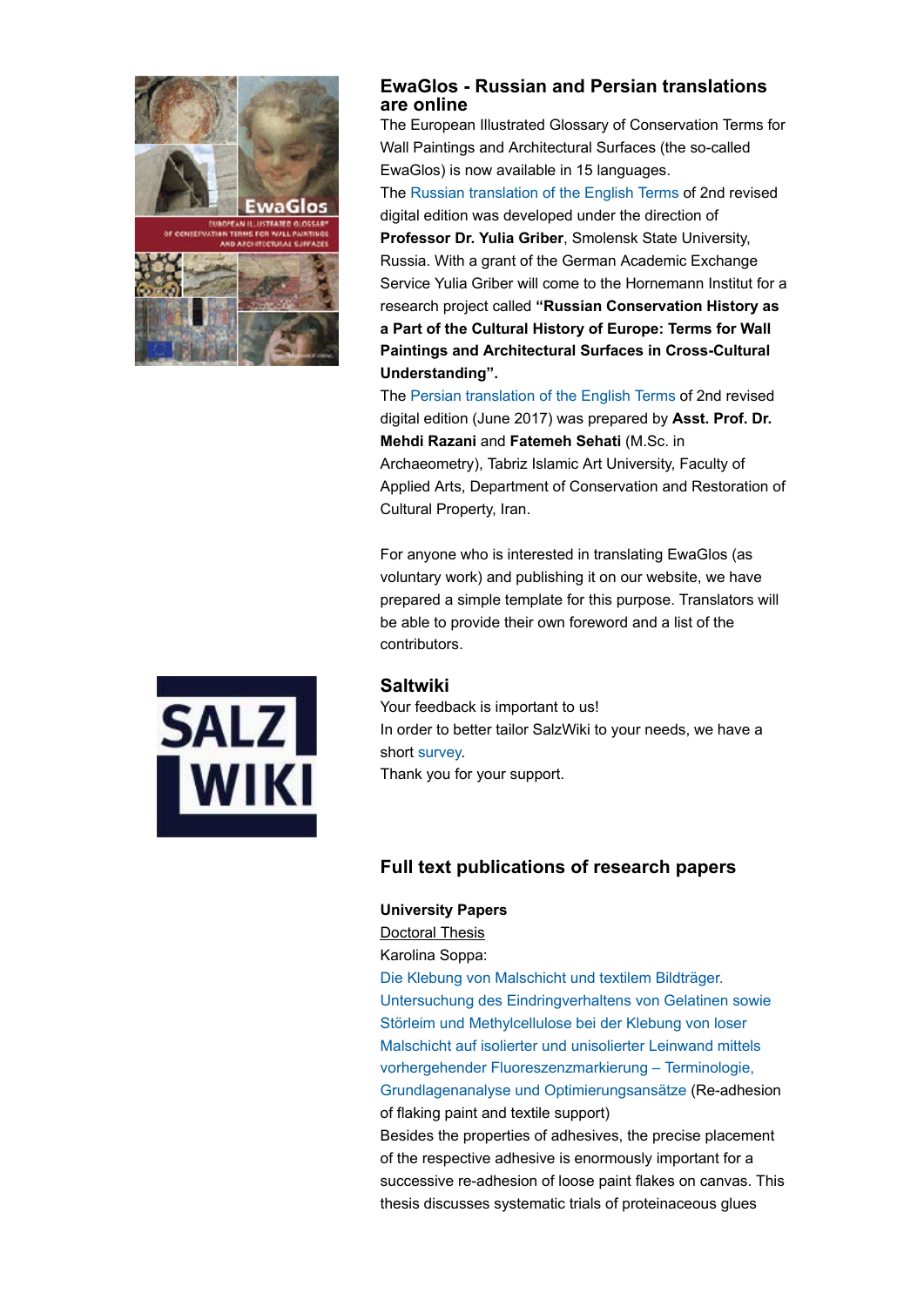(gelatines and sturgeon glue) and methyl cellulose on different absorbent and non-absorbent model systems. The aim is to evaluate the performance of the glues as conservation tools to be used on real artworks. doi: 10.5165/hawk-hhg/414

#### Master Theses

Christoph Oschatz:

### The use of English and German pattern books at the Garden Kingdom of Dessau-Wörlitz at the turn of the 19th century, Birmingham City University 2018

This thesis investigates the use of pattern books of British and German origin in the design of three late 18th century case studies at the landscape gardens of Wörlitz and Luisium within the Garden Kingdom of Dessau Wörlitz in Germany. This UNESCO World Heritage Site was highly influential to the development of landscape gardens, neoclassical and ne-gothic architecture, education and agriculture in Germany and continental Europe. doi: 10.5165/hawk-hhg/416

#### Laura Peters:

Erfassung und Untersuchung eines mongolischen Seidengewandes aus einem Felsspaltengrab des 10.-12. Jahrhunderts (Detection and Investigation of a mongolian Silk-Garment from a Cravice-grave of the 11th Century), TH Köln 2013

This thesis analyzes the gown using research methods commonly used in textile conservation. These include the reconstruction of the cut, determination of the weave, and an analysis of the fiber materials. Based on the results of the analysis and a comparison with similar objects the caftan could be placed in a cultural and historical context. Aside of describing the state of the gown, a concept for its long-term conservation was developed.

doi: 10.5165/hawk-hhg/391

#### Bachelor Thesis

Lea Hahmann: Minuten-Rädersonnenuhr aus dem Mathematisch-Physikalischen Salon: Untersuchungen zu schwarzen Verfärbungen auf Vergoldungen - deren Entstehung und Behandlung (Minute-sundial from the Mathematisch-Physikalischer Salon: Investigations of black discolorations on gildings -their development and treatment), FH Potsdam 2016

The Mathematisch-Physikalische Salon of the Staatliche Kunstsammlungen Dresden owns a minute-sundial with the Inventory number D I 7. Over time black discolorations emerged on the gilded brass surface of the dials. In this bachelor thesis these discolorations were material-specific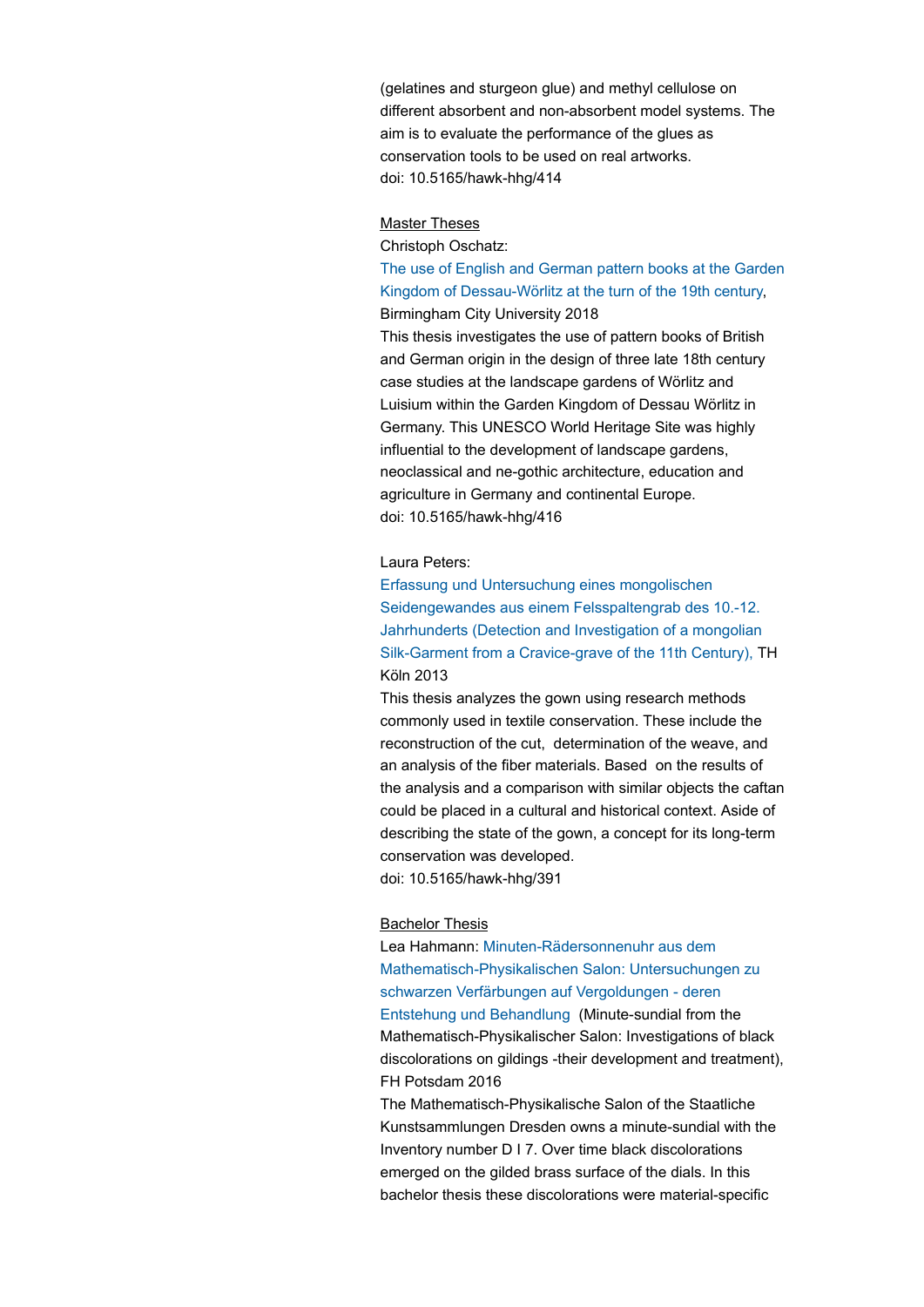identified and investigated with the Ion Beam Analysis. Special attention was placed on the analysis of the development, to prevent a reoccurrence of the discoloration on other objects. It is considered to remove these black discolorations as a part of a future restoration. Therefor various techniques to uncover the surface have been tested and documented on samples, to develop an appropriate concept for restoration. doi: 10.5165/hawk-hhg/389

#### **Project Report**

Wolfgang Viöl; Kirsti Krügener: Entwicklung und modellhafte Anwendung nachhaltiger Konservierungsstrategien für anthropogen geschädigte, historische Außenfassaden sowie deren Überprüfung mittels THz Strahlung am Beispiel der Konstantinbasilika in Trier"- BLikS

The research project investigated the efficiency of various mineral mortars, with and without reinforcement material, as protective coatings (sacrificial plasters) for weathered architectural surfaces and wall paintings.

#### **Recordings of lectures from the Hornemann Kolleg**

A video recording of the Hornemann Kolleg 13 is available free of charge.

10 October 2018: Jutta Göpfrich, Deutsches Ledermuseum Offenbach: Frisch restauriert... und dann? Konservierung von Leder und artverwandten Materialien im Spannungsfeld der Objektpräsentation

On our website we have recently published many abstracts of academic theses from other universities in the field of conservation, especially German speaking: Academy of Fine Arts Vienna, University of fine Arts Vienna, University of Applied Sciences Erfurt, University of Applied Sciences Potsdam, Dresden Academy of Fine Arts, University of Applied Sciences Cologne.

Continuing training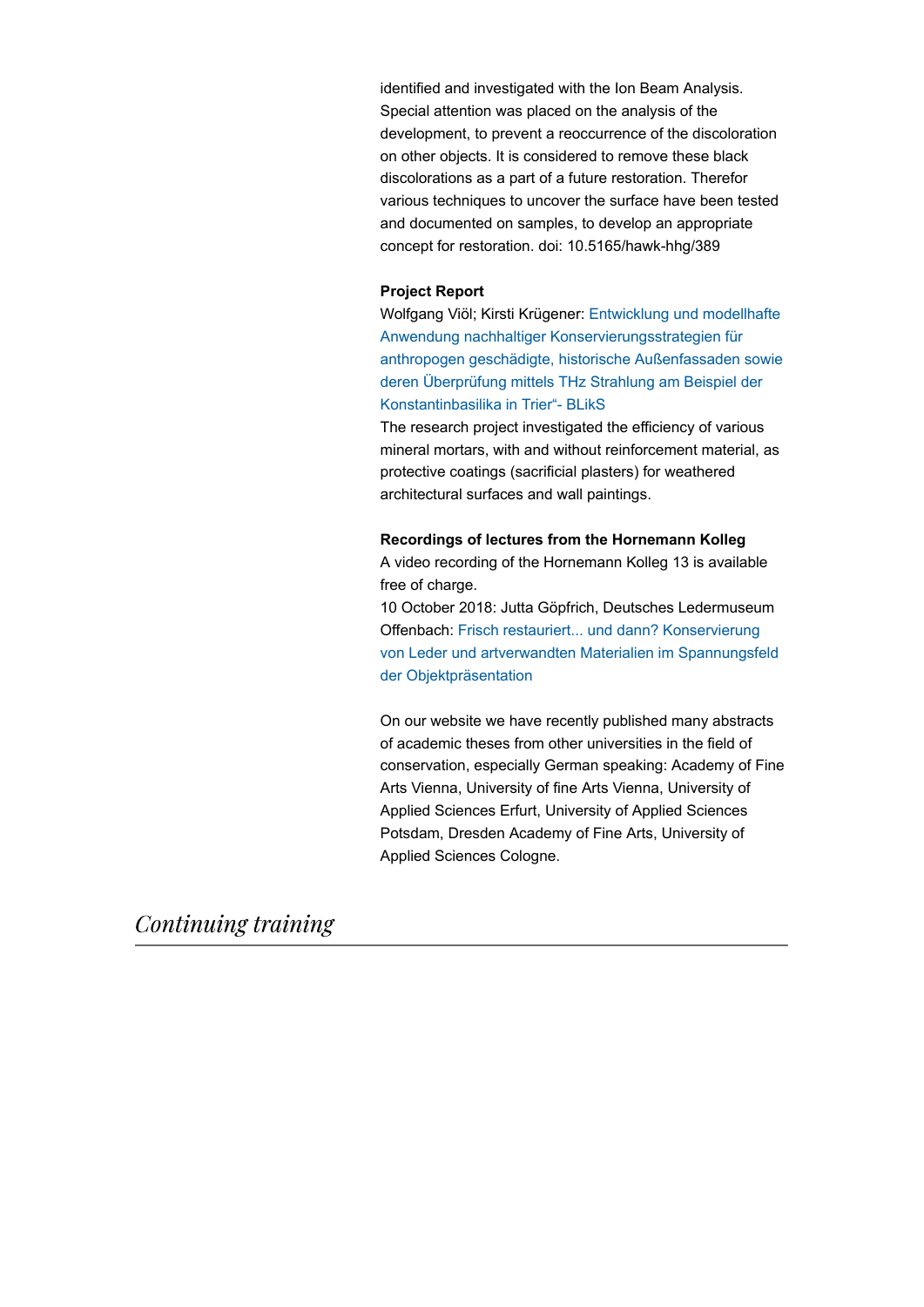

#### **Online Courses from 16 September to 17 November 2019**

These online courses facilitate individual study with regard to time management, learning speed and the depth of knowledge you wish to achieve. You can check your personal progress with the help of tests. Tutors will assist you whenever you encounter technical or content-related difficulties. Participants will receive a Hornemann Institute certificate upon successful completion of the program and after passing a final on-line examination.

- Microbial Infestation of Objects of Art and Cultural Heritage by Barbara Hentschel M.A. and Prof. Dr. Karin Petersen - The Examination of Transparent Coatings on Furniture and Wooden Objects by Prof. Dr. Gerdi Maierbacher-Legl, Dr. Julia Schultz M.A. and Merle Strätling M.A.

- Restoration Theories and Methods from 1945 to the Present Day by Prof. Dr. Ursula Schädler-Saub

- Conservation of Globes by Mag. Dr. hab. Patricia Engel and Michael Højlund Rasmussen

Only in German:

- Erhaltung von Wachsmoulagen (Conservation of Wax Moulages) by Dipl.-Rest. Johanna Lang and others

- Grundlagen der Holzkunde, Eigenschaften – Verwendung – Schäden – Untersuchungsmethoden erläutert am Beispiel von Eichenholz (Basic wood science

Growth - use - damage - examination methods explained by the example of oak)

by Dipl.-Rest. Christina Duhme M.A., Dipl.-Rest. Mirja Harms M.A., Prof. Dr. Gerdi Maierbacher-Legl

- Saccharidische Bindemittel und Kleber (Saccharide Binding Media and Adhesives) by Prof. Jirina Lehmann

- Schädigung von Kulturgut durch Salze (Damage to Cultural Heritage from Salt) by Dr. Hans-Jürgen Schwarz

#### **New:**

Sicherer Umgang mit kontaminiertem Kulturgut (Safe handling of contaminated cultural assets) by Roksana Jachim M.A. The course is designed to teach different professional groups how to handle potentially contaminated cultural assets. They should learn to correctly assess hazards and identify possible measures. The course material is developed on the basis of the ingredients and names of materials that were often used in Germany.

## **With new content and completely revised:**

Fotografie als Werkzeug der Dokumentation und

Untersuchung (Photography as a tool for documentation and investigation) by Christine Fiedler M.A., Dipl.-Rest. Barbara Hentschel M.A. and Dipl.-Des. Clemens Kappen The previous course on documentary photography was reworked by Christine Fiedler into a course titled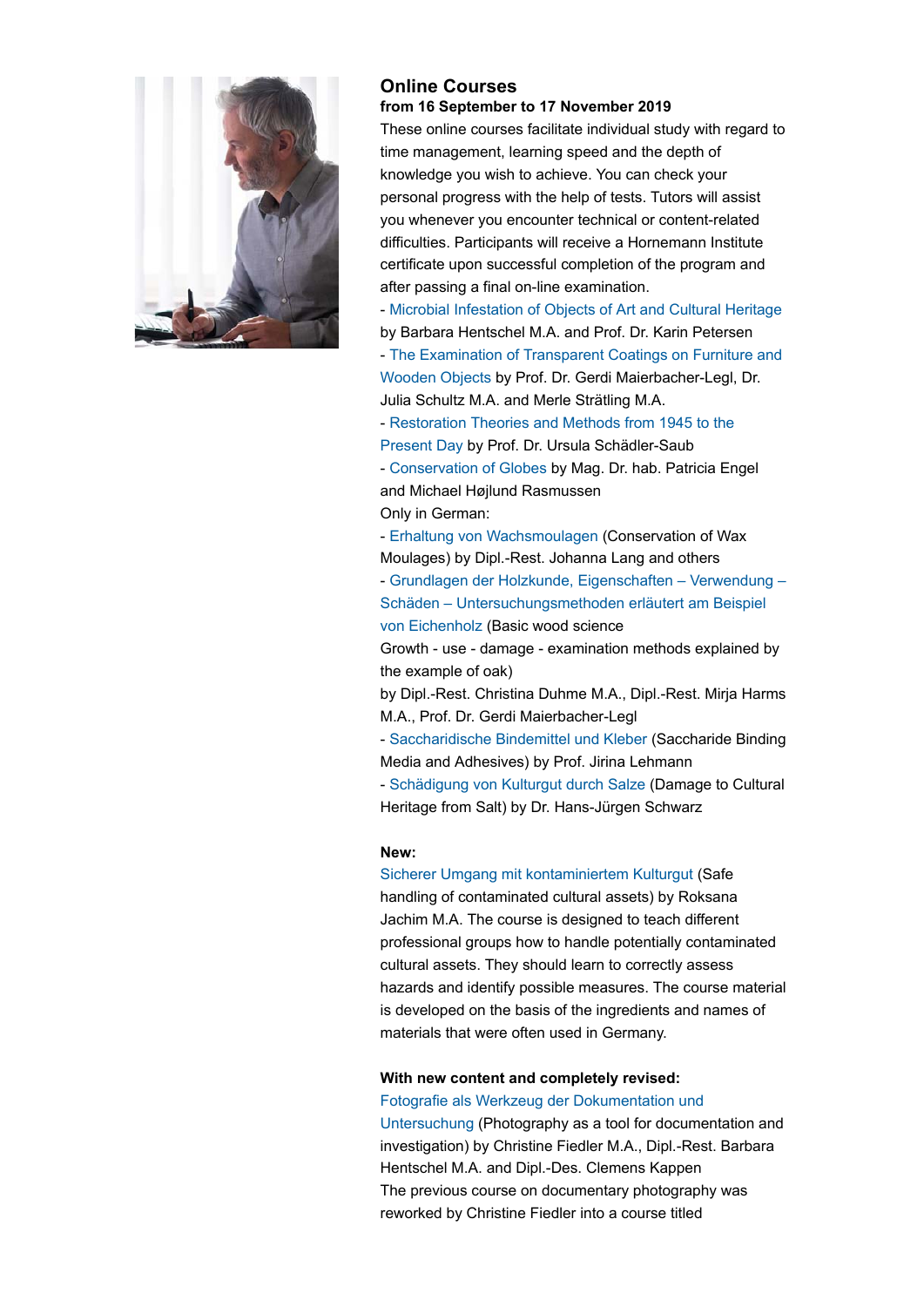"Photography as a tool of documentation and investigation". Among other things, it has been supplemented by a module on the handling and archiving of digital image data. There are also tips for electronic image processing and the output of the files as print.

#### **NEW - A new series by Prof. Dr. Ursula Schädler-Saub – but currently only available in German:**

How should we act? Theory and ethics of restoration and its significance in practice.

Part 1: Historical roots in the Renaissance and Baroque periods (with a contribution by Sophie Haake-Harig) Part 2: Fundamentals of restoration and preservation of historical monuments from K. F. Schinkel to C. Brandi As of 2020: Part 3: Current developments, from the European Year of Monuments and Sites 1975 to today In 2018, due to the change of HAWK's content management, we started to integrate the courses into the very popular learning platform "moodle" in order to adapt them to the requirements of tablet and smartphone use. The last two courses have already been implemented, the others will be by autumn.

For further Information see here.

## 20 years Hornemann Institute



#### **20 years Hornemann Institute**

The Hornemann Institute has been founded in 1998. It celebrated its 20th anniversary on 16 January 2019 in St. Michaelis in Hildesheim with a scientific lecture on the preventive conservation of St. Michael's famous painted ceiling from the 13th century. On occasion of the anniversary, a brochure has been published that - in addition to the Geramn und English image brochure - also provides a first insight into the background of the institute's work. The brochure is available for download here. (pdf, 3 MB)

## News from the Hildesheim restoration programs



### **European Day of Conservation-Restoration of Cultural Heritage**

The HAWK Restoration department will participate in the first European Day of Conservation-Restoration of Cultural Heritage on 13 October 2019. More details can be found later here: https://europa.eu/cultural-heritage/european-day